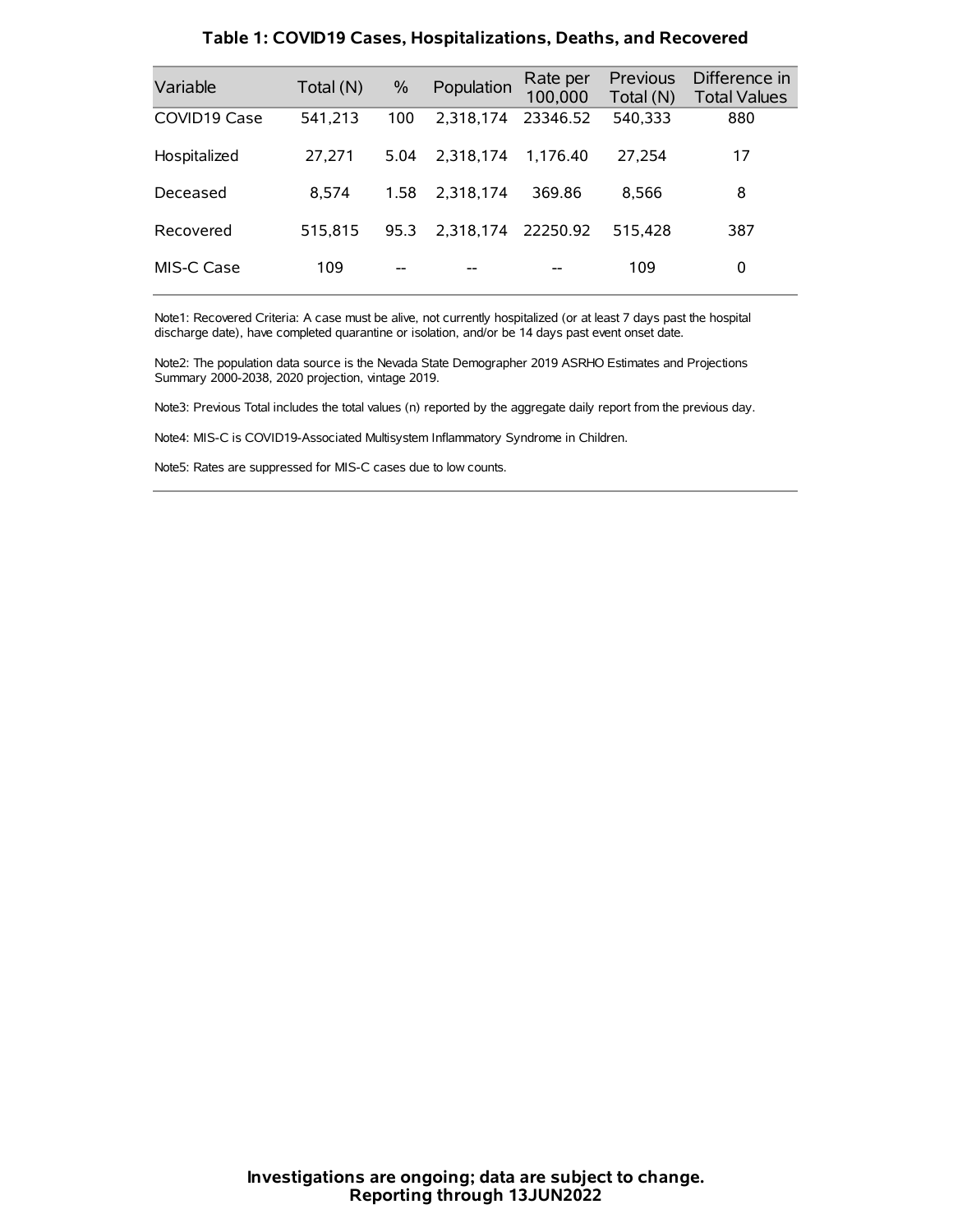# **Table 2: COVID19 Cases**

| Variable                     | Outcome                           | N      | $\frac{0}{0}$ | Population           | Rate per<br>100,000  |
|------------------------------|-----------------------------------|--------|---------------|----------------------|----------------------|
| Age Categories               | Aged 4 or less                    | 13868  | 2.56          | 149,165              | 9297.1               |
|                              | Aged 5 to 17                      | 66105  | 12.2          | 406,595              | 16258                |
|                              | Aged 18 to 24                     | 61265  | 11.3          | 216,762              | 28264                |
|                              | Aged 25 to 49                     | 240929 | 44.5          | 803,732              | 29976                |
|                              | Aged 50 to 64                     | 101069 | 18.7          | 423,461              | 23867                |
|                              | Aged 64+                          | 57813  | 10.7          | 318,459              | 18154                |
|                              | Unknown                           | 164    | 0.03          |                      |                      |
| <b>Birth Sex</b>             | Female                            | 281578 | 52.0          | 1,160,285            | 24268                |
|                              | Male                              | 255287 | 47.2          | 1,157,889            | 22048                |
|                              | Unknown                           | 4348   | 0.80          |                      |                      |
| Race/Ethnicity               | Hispanic                          | 151834 | 28.1          | 763,053              | 19898                |
|                              | White                             | 141594 | 26.2          | 1,006,929            | 14062                |
|                              | <b>Black</b>                      | 51518  | 9.52          | 262,671              | 19613                |
|                              | Asian or Pacific Islander         | 46248  | 8.55          | 270,209              | 17116                |
|                              | American Indian, Eskimo, or Aleut | 2100   | 0.39          | 15,311               | 13715                |
|                              | Other                             | 39496  | 7.30          | $\ddot{\phantom{a}}$ | $\ddot{\phantom{0}}$ |
|                              | Unknown                           | 108423 | 20.0          | ÷.                   |                      |
| Underlying Medical Condition | Yes                               | 83115  | 15.4          |                      |                      |
|                              | No/Unknown                        | 458098 | 84.6          |                      |                      |

Note1: Breakdown of Race is exlusively non-Hispanic.

Note2: Underlying Medical Condition is any identified health condition.

Note3: The population data source is the Nevada State Demographer 2019 ASRHO Estimates and Projections Summary 2000-2038, 2020 projection, vintage 2019.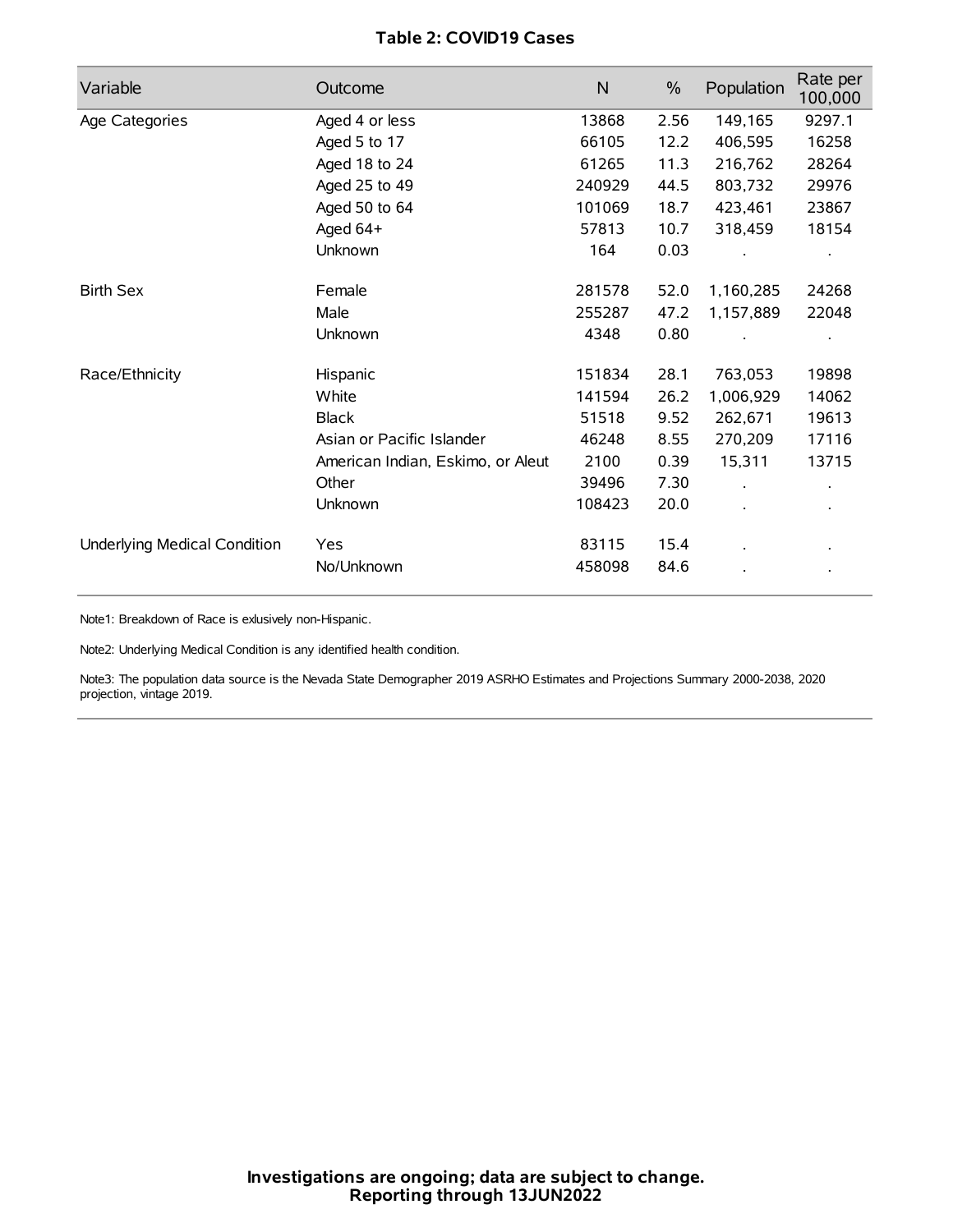| Variable         | Outcome                           | $\mathsf{N}$ | $\%$ | Population | Rate per<br>100,000 |
|------------------|-----------------------------------|--------------|------|------------|---------------------|
| Age Categories   | Aged 4 or less                    | 262          | 1.0  | 149,165    | 175.64              |
|                  | Aged 5 to 17                      | 357          | 1.3  | 406,595    | 87.80               |
|                  | Aged 18 to 24                     | 590          | 2.2  | 216,762    | 272.19              |
|                  | Aged 25 to 49                     | 6374         | 23.4 | 803,732    | 793.05              |
|                  | Aged 50 to 64                     | 7390         | 27.1 | 423,461    | 1745.1              |
|                  | Aged 64+                          | 12296        | 45.1 | 318,459    | 3861.1              |
|                  | Unknown                           | 2            | 0.0  |            |                     |
| <b>Birth Sex</b> | Female                            | 12211        | 44.8 | 1,160,285  | 1052.4              |
|                  | Male                              | 15031        | 55.1 | 1,157,889  | 1298.1              |
|                  | Unknown                           | 29           | 0.1  |            |                     |
| Race/Ethnicity   | Hispanic                          | 7114         | 26.1 | 763,053    | 932.31              |
|                  | White                             | 10714        | 39.3 | 1,006,929  | 1064.0              |
|                  | <b>Black</b>                      | 3906         | 14.3 | 262,671    | 1487.0              |
|                  | Asian or Pacific Islander         | 2809         | 10.3 | 270,209    | 1039.6              |
|                  | American Indian, Eskimo, or Aleut | 130          | 0.5  | 15,311     | 849.04              |
|                  | Other                             | 1025         | 3.8  |            |                     |
|                  | Unknown                           | 1573         | 5.8  |            |                     |

# **Table 3: COVID19 Hospitalizations - General Characteristics**

Note1: Breakdown of Race is exlusively non-Hispanic.

Note2: The population data source is the Nevada State Demographer 2019 ASRHO Estimates and Projections Summary 2000-2038, 2020 projection, vintage 2019.

Note3: Rates for categories with fewer than 12 cases are suppressed due to high relative standard error.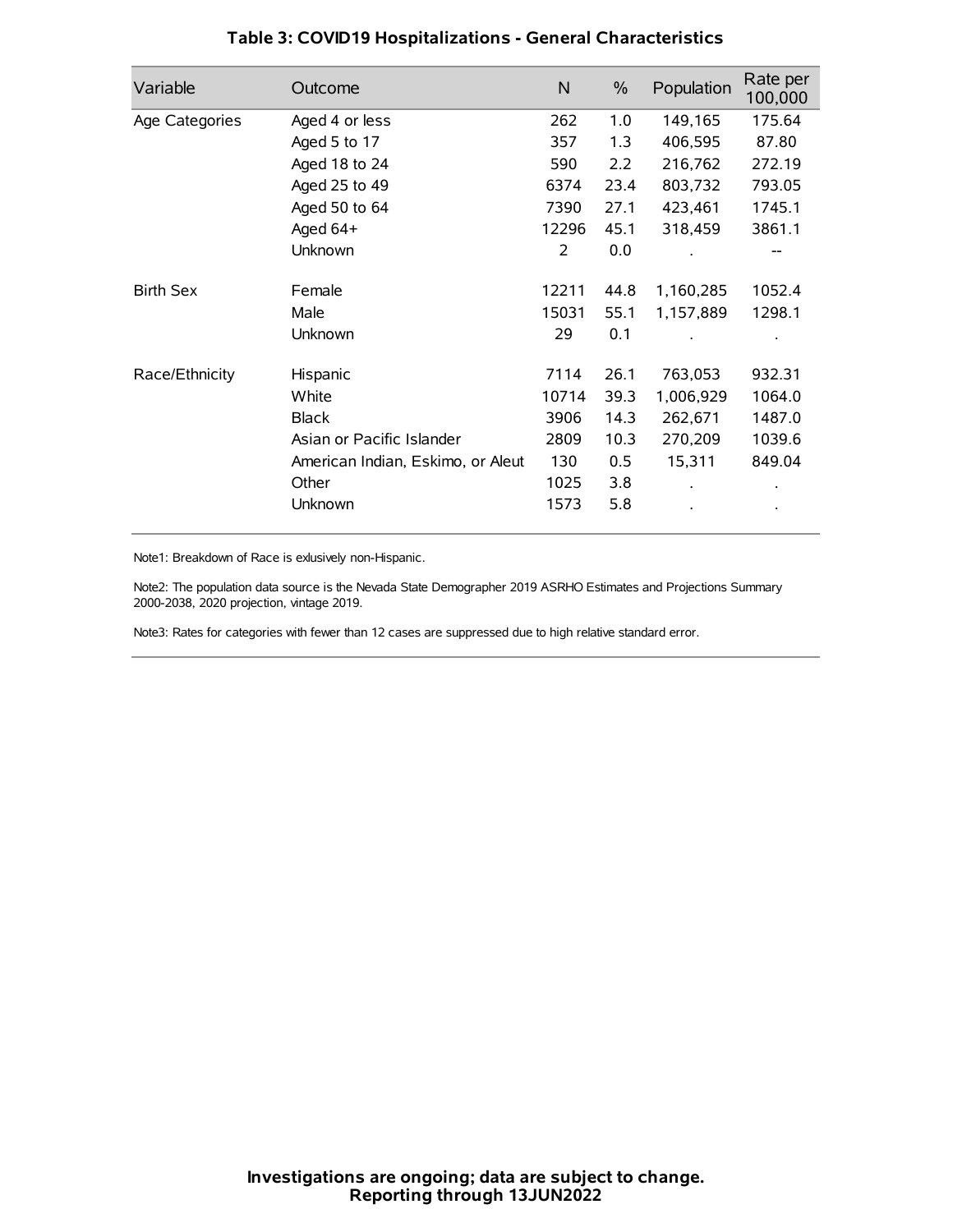| Variable                            | Outcome   | N     | $\%$ |
|-------------------------------------|-----------|-------|------|
| Deceased                            | Yes       | 6955  | 25.5 |
|                                     | No        | 20316 | 74.5 |
| ICU                                 | Yes       | 6548  | 24.0 |
|                                     | <b>No</b> | 20723 | 76.0 |
| Intubated                           | Yes       | 3111  | 11.4 |
|                                     | No        | 24160 | 88.6 |
| <b>Underlying Medical Condition</b> | Yes       | 17023 | 62.4 |
|                                     | <b>No</b> | 10248 | 37.6 |
| Hypertension                        | Yes       | 9997  | N/A  |
| Immunocompromised                   | Yes       | 627   | N/A  |
| Chronic Heart Disease               | Yes       | 3635  | N/A  |
| Chronic Liver Disease               | Yes       | 387   | N/A  |
| Chronic Kidney Disease              | Yes       | 2485  | N/A  |
| <b>Diabetes</b>                     | Yes       | 7120  | N/A  |
| Neurologic/Neurodevelopmental       | Yes       | 1271  | N/A  |
| Chronic Lung Disease                | Yes       | 4201  | N/A  |
| Historically Healthy                | Yes       | 4806  | N/A  |
| Other                               | Yes       | 7156  | N/A  |

# **Table 4: COVID19 Hospitalizations - Morbidity**

Note1: Underlying Medical Condition is any identified health condition.

Note2: The breakdown of health conditions are not mutually exlusive (i.e., a person can have more than one risk factor).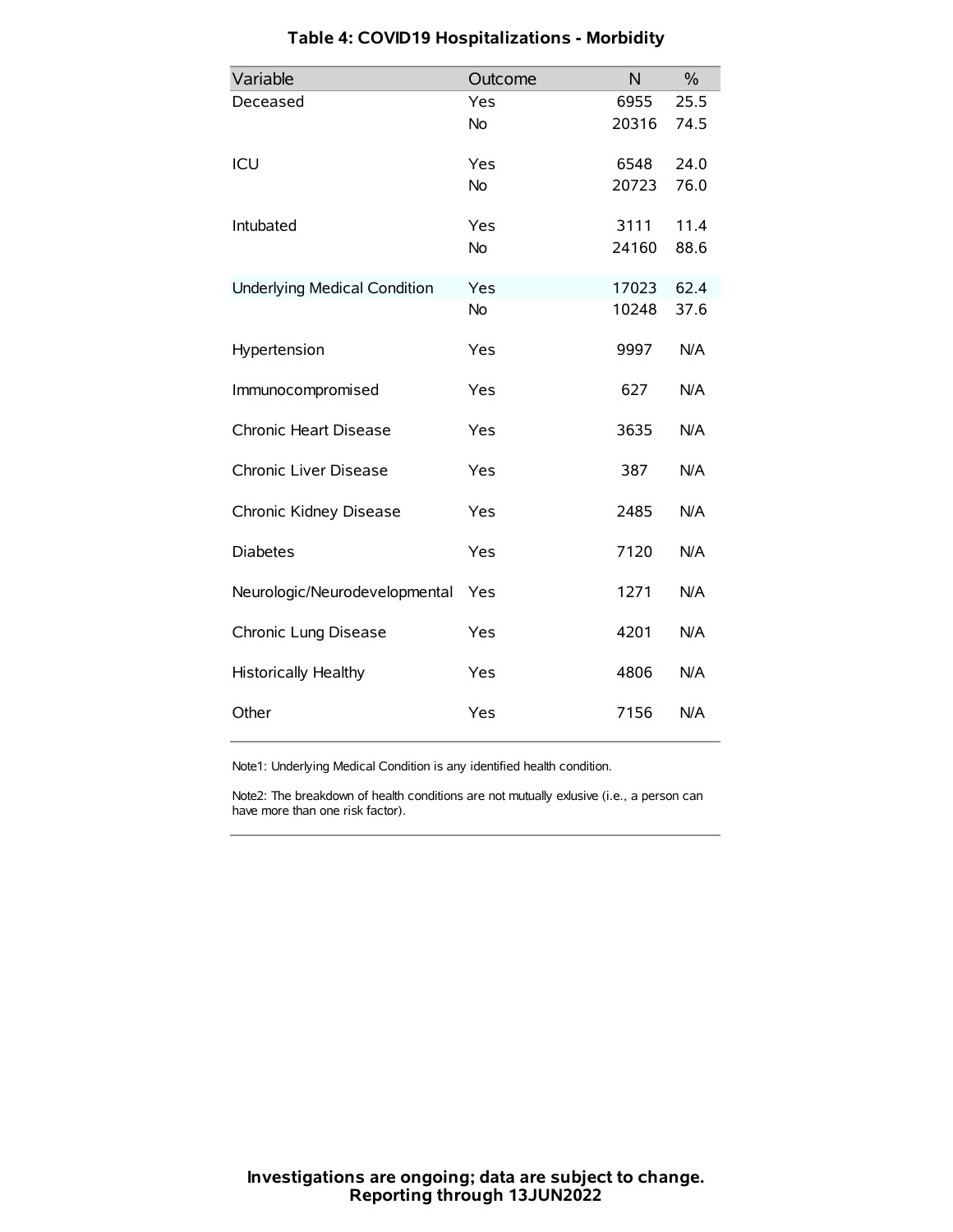| Variable         | Outcome                           | N    | $\frac{0}{0}$ | Population | Rate per<br>100,000 |
|------------------|-----------------------------------|------|---------------|------------|---------------------|
| Age Categories   | Aged 4 or less                    | 3    | 0.0           | 149,165    |                     |
|                  | Aged 5 to 17                      | 7    | 0.1           | 406,595    |                     |
|                  | Aged 18 to 24                     | 20   | 0.2           | 216,762    | 9.23                |
|                  | Aged 25 to 49                     | 725  | 8.5           | 803,732    | 90.20               |
|                  | Aged 50 to 64                     | 1839 | 21.4          | 423,461    | 434.28              |
|                  | Aged $64+$                        | 5980 | 69.7          | 318,459    | 1877.8              |
| <b>Birth Sex</b> | Female                            | 3388 | 39.5          | 1,160,285  | 292.00              |
|                  | Male                              | 5185 | 60.5          | 1,157,889  | 447.80              |
|                  | Unknown                           | 1    | 0.0           |            |                     |
| Race/Ethnicity   | Hispanic                          | 1995 | 23.3          | 763,053    | 261.45              |
|                  | White                             | 4287 | 50.0          | 1,006,929  | 425.75              |
|                  | <b>Black</b>                      | 1106 | 12.9          | 262,671    | 421.06              |
|                  | Asian or Pacific Islander         | 1048 | 12.2          | 270,209    | 387.85              |
|                  | American Indian, Eskimo, or Aleut | 48   | 0.6           | 15,311     | 313.49              |
|                  | Other                             | 82   | 1.0           |            |                     |
|                  | Unknown                           | 8    | 0.1           |            |                     |

## **Table 5: COVID19 Deaths - General Characteristics**

Note1: Breakdown of Race is exlusively non-Hispanic.

Note2: The population data source is the Nevada State Demographer 2019 ASRHO Estimates and Projections Summary 2000-2038, 2020 projection, vintage 2019.

Note3: Rates for categories with fewer than 12 cases are suppressed due to high relative standard error.